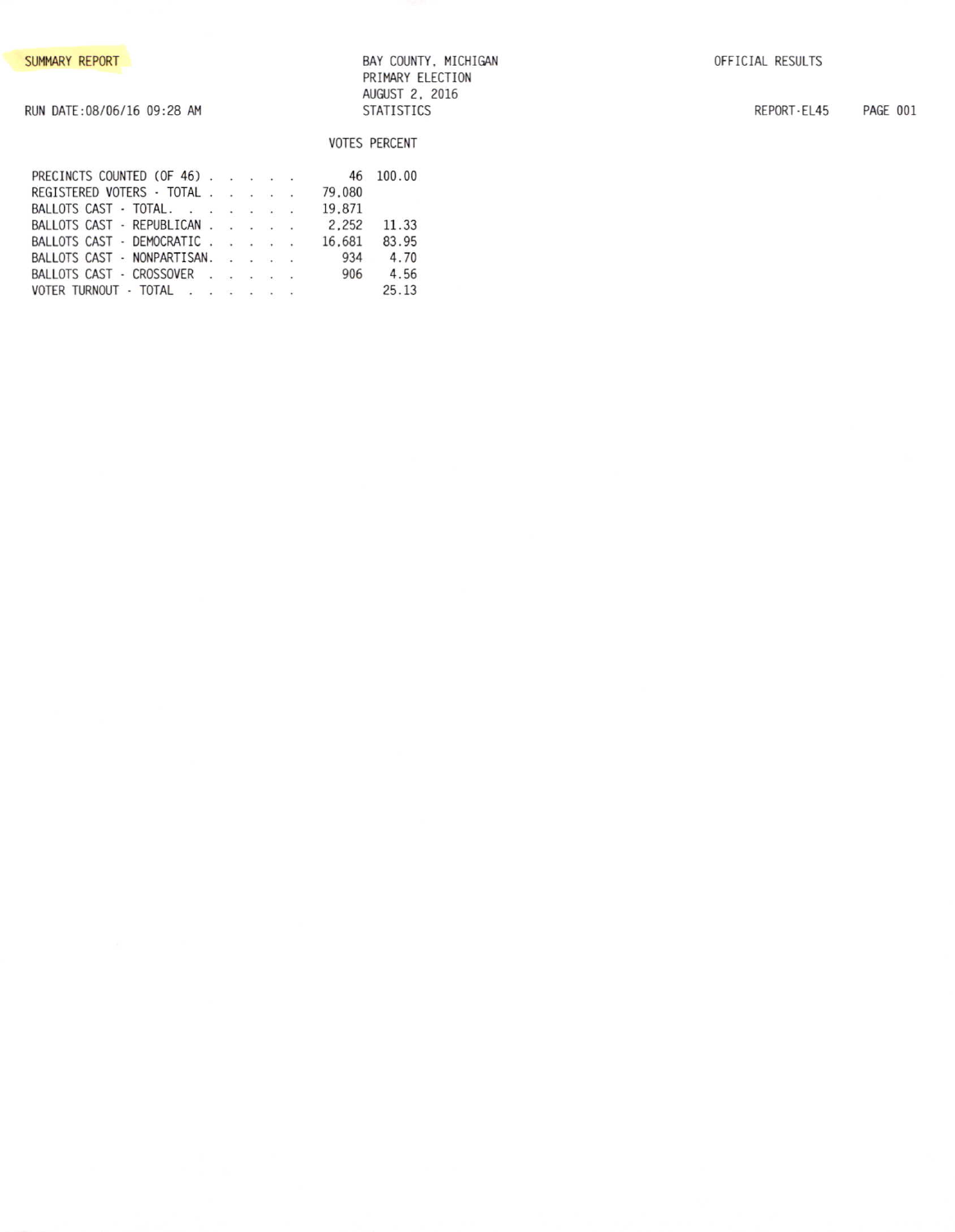RUN DATE: 08/06/16 09:28 AM

BAY COUNTY, MICHIGAN PRIMARY ELECTION AUGUST 2, 2016 Republican

VOTES PERCENT

REPORT-EL45 **PAGE 002** 

# VOTES PERCENT

| REPRESENTATIVE IN CONGRESS 5TH DISTRICT<br>Vote for not more than 1 |                         |                      |                                      |                            |                             |                                                                                                                                     |                                                                 |                            |                      |                                            |
|---------------------------------------------------------------------|-------------------------|----------------------|--------------------------------------|----------------------------|-----------------------------|-------------------------------------------------------------------------------------------------------------------------------------|-----------------------------------------------------------------|----------------------------|----------------------|--------------------------------------------|
| Al Hardwick.                                                        |                         |                      |                                      |                            |                             |                                                                                                                                     |                                                                 |                            |                      | 2.115<br>the company of the company of the |
| WRITE-IN.                                                           |                         |                      |                                      |                            |                             |                                                                                                                                     |                                                                 |                            |                      | 7                                          |
| Total                                                               |                         |                      |                                      |                            |                             | $\mathbf{x} = -\mathbf{x}$ . $\mathbf{x} = -\mathbf{x}$                                                                             | $\mathbf{X}^{\mathcal{C}}$ . In the $\mathcal{C}^{\mathcal{C}}$ |                            |                      | 2,122                                      |
| Over Votes .                                                        |                         | $\ddot{\phantom{a}}$ | $\sim$                               | $\ddot{\phantom{a}}$       | $\sim$                      | $\ddot{\phantom{a}}$                                                                                                                | $\sim$                                                          | $\ddot{\phantom{0}}$       |                      | $\overline{1}$                             |
| Under Votes                                                         |                         |                      |                                      |                            |                             | $\mathbf{r}$ . The set of $\mathbf{r}$                                                                                              | $\ddot{\phantom{1}}$                                            | $\ddot{\phantom{1}}$       |                      | 130                                        |
|                                                                     |                         |                      |                                      |                            |                             |                                                                                                                                     |                                                                 |                            |                      |                                            |
| REPRESENTATIVE IN STATE LEGISLATURE 96TH DISTRICT                   |                         |                      |                                      |                            |                             |                                                                                                                                     |                                                                 |                            |                      |                                            |
| Vote for not more than 1                                            |                         |                      |                                      |                            |                             |                                                                                                                                     |                                                                 |                            |                      |                                            |
| David Scholl                                                        |                         |                      |                                      |                            |                             |                                                                                                                                     |                                                                 |                            |                      | 1,585                                      |
| WRITE-IN.                                                           |                         | $\star$              |                                      |                            |                             | $\mathbf{x} = \mathbf{x} - \mathbf{x}$ , $\mathbf{x} = \mathbf{x}$ ,                                                                |                                                                 |                            |                      | - 5                                        |
| Total.                                                              |                         | $\ddot{\phantom{a}}$ | $\sim$                               | $\ddot{\phantom{a}}$       | $\sim$                      | $\sim$                                                                                                                              | $\overline{\phantom{a}}$                                        | $\ddot{\phantom{a}}$       | $\cdot$              | 1,590                                      |
| Over Votes                                                          |                         |                      |                                      |                            |                             |                                                                                                                                     | $\sim$                                                          |                            |                      | <sup>1</sup>                               |
| Under Votes                                                         |                         |                      |                                      |                            |                             |                                                                                                                                     |                                                                 |                            |                      | 82                                         |
|                                                                     |                         |                      |                                      |                            |                             |                                                                                                                                     |                                                                 |                            |                      |                                            |
| REPRESENTATIVE IN STATE LEGISLATURE 98TH DISTRICT                   |                         |                      |                                      |                            |                             |                                                                                                                                     |                                                                 |                            |                      |                                            |
| Vote for not more than 1                                            |                         |                      |                                      |                            |                             |                                                                                                                                     |                                                                 |                            |                      |                                            |
| Gary Glenn                                                          |                         |                      | $\mathcal{C}_{\bullet}(\mathcal{C})$ | $\mathbf{v} = -\mathbf{v}$ |                             | $\sim$                                                                                                                              | $\sim$                                                          | $\sim$                     | $\ddot{\phantom{1}}$ | 553                                        |
| WRITE-IN.                                                           | $\langle\bullet\rangle$ | $\sim$               | s.                                   | $\mathbf{u}$ .             | $\mathcal{L}_{\mathcal{A}}$ | $\cdot$                                                                                                                             | $\sim$                                                          | $\sim$                     |                      | 2                                          |
| Total $\ldots$ $\ldots$ $\ldots$                                    |                         |                      |                                      |                            |                             |                                                                                                                                     | $\ddot{\phantom{a}}$                                            | $\bullet$                  | $\ddot{\phantom{1}}$ | 555                                        |
| Over Votes                                                          |                         |                      |                                      |                            |                             |                                                                                                                                     |                                                                 |                            |                      | $\overline{0}$                             |
| Under Votes                                                         |                         |                      |                                      |                            |                             |                                                                                                                                     |                                                                 |                            |                      | 25                                         |
|                                                                     |                         |                      |                                      |                            |                             |                                                                                                                                     |                                                                 |                            |                      |                                            |
| COUNTY EXECUTIVE                                                    |                         |                      |                                      |                            |                             |                                                                                                                                     |                                                                 |                            |                      |                                            |
| Vote for not more than 1                                            |                         |                      |                                      |                            |                             |                                                                                                                                     |                                                                 |                            |                      |                                            |
| $WRITE-IN.$ .                                                       |                         | $\ddot{\phantom{a}}$ | $\ddot{\phantom{1}}$                 |                            |                             | $\mathbf{r}=\mathbf{r}+\mathbf{r}$ .                                                                                                | $\sim$ $\sim$                                                   |                            | $\sim$               | 185                                        |
| Total.                                                              |                         | $\cdot$              | $\sim$                               | $\cdot$                    | $\sim$                      | $\sim$                                                                                                                              | $\ddot{\phantom{1}}$                                            | $\sim$                     | $\cdot$              | 185                                        |
| Over Votes                                                          |                         |                      |                                      |                            |                             |                                                                                                                                     |                                                                 |                            |                      | $\overline{0}$                             |
| Under Votes                                                         |                         |                      |                                      |                            |                             |                                                                                                                                     |                                                                 |                            |                      | 2,067                                      |
|                                                                     |                         |                      |                                      |                            |                             |                                                                                                                                     |                                                                 |                            |                      |                                            |
| PROSECUTING ATTORNEY                                                |                         |                      |                                      |                            |                             |                                                                                                                                     |                                                                 |                            |                      |                                            |
| Vote for not more than 1                                            |                         |                      |                                      |                            |                             |                                                                                                                                     |                                                                 |                            |                      |                                            |
| $WRITE-IN.$                                                         |                         | ¥.                   | $\sim$                               | $\sim$                     |                             | $\sim$ $\sim$                                                                                                                       | $\cdot$ $\cdot$                                                 |                            | $\sim$               | 178                                        |
| Total.                                                              |                         | $\sim$               | $\sim$                               | $\sim$                     | $\sim$                      | $\sim$                                                                                                                              | $\mathcal{L}=\mathcal{L}$                                       |                            | $\cdot$              | 178                                        |
| Over Votes                                                          |                         |                      |                                      |                            |                             | $\begin{array}{cccccccccccccc} \bullet & \bullet & \bullet & \bullet & \bullet & \bullet & \bullet & \bullet & \bullet \end{array}$ |                                                                 |                            |                      | $\overline{0}$                             |
| Under Votes                                                         |                         |                      |                                      |                            |                             | the contract of the con-                                                                                                            |                                                                 |                            |                      | 2,074                                      |
|                                                                     |                         |                      |                                      |                            |                             |                                                                                                                                     |                                                                 |                            |                      |                                            |
| SHERIFF                                                             |                         |                      |                                      |                            |                             |                                                                                                                                     |                                                                 |                            |                      |                                            |
| Vote for not more than 1                                            |                         |                      |                                      |                            |                             |                                                                                                                                     |                                                                 |                            |                      |                                            |
| Jason Holsapple .                                                   |                         |                      | $\sim$                               | à.                         |                             |                                                                                                                                     | $\cdot$                                                         | $\sim$                     |                      | 1,908                                      |
| $WRITE - IN.$ .                                                     |                         | $\mathcal{L}$        | $\mathcal{L}_{\mathbf{r}}$ .         | a.                         | an i                        | w.                                                                                                                                  | $\mathcal{L}$                                                   | $\mathcal{L}_{\mathbf{z}}$ | s.                   | 12                                         |
| Total                                                               |                         |                      |                                      |                            | $\sim$                      | $\sim$                                                                                                                              | $\cdot$                                                         | $\sim$                     |                      | 1.920                                      |
| Over Votes                                                          |                         |                      | $\mathcal{L}_{\mathbf{a}}$ .         | $\mathbf{r}$               | $\ddot{\phantom{1}}$        | ¥.                                                                                                                                  | $\ddot{\phantom{0}}$                                            |                            |                      | $\overline{4}$                             |
| Under Votes.                                                        |                         | $\sim$               | $\sim$                               | ¥                          |                             | $\sim$                                                                                                                              | $\sim$                                                          |                            |                      | 329                                        |
| <b>CLERK</b>                                                        |                         |                      |                                      |                            |                             |                                                                                                                                     |                                                                 |                            |                      |                                            |
|                                                                     |                         |                      |                                      |                            |                             |                                                                                                                                     |                                                                 |                            |                      |                                            |
| Vote for not more than 1                                            |                         |                      |                                      |                            |                             |                                                                                                                                     |                                                                 |                            |                      |                                            |
| $WRITE-IN.$                                                         |                         |                      |                                      | $\ddot{\phantom{1}}$       |                             |                                                                                                                                     |                                                                 |                            |                      | 168                                        |
| Total.                                                              |                         | $\mathcal{L}$        | v.                                   | $\sim 40$                  |                             |                                                                                                                                     |                                                                 |                            |                      | 168                                        |
| Over Votes                                                          |                         |                      | $\cdot$                              | $\sim$                     |                             |                                                                                                                                     |                                                                 |                            |                      | 0                                          |
| Under Votes                                                         |                         |                      |                                      | $\cdot$ $\cdot$            |                             |                                                                                                                                     |                                                                 |                            |                      | 2,084                                      |

| <b>TREASURER</b><br>Vote for not more than 1<br>WRITE-IN.<br>Over Votes .<br>Under Votes.                                     | Total.                        | ä.<br><b>Carl</b><br>$\sim 10^{-11}$<br>$\mathcal{C}^{\mathcal{C}}_{\bullet}$                      | $\ddot{\phantom{0}}$<br>$\sim$<br>$\sim$<br>$\ddot{\phantom{1}}$       | $\ddot{\phantom{a}}$<br>143<br>$\sim$<br>$\bullet$                                            | $\mathcal{L}_{\mathcal{L}}$<br>$\ddot{\phantom{0}}$<br>÷. | $\begin{array}{cccccccccccccc} \bullet & \bullet & \bullet & \bullet & \bullet & \bullet & \bullet \end{array}$<br>$\mathcal{C}_{\bullet}$ .<br>$\sim$<br>$\ddot{\phantom{a}}$ | $\sim$<br>$\cdot$<br>$\bullet$                          | $\sim$<br>$\sim$<br>$\bullet$                                                       | $\ddot{\phantom{a}}$<br>$\ddot{\phantom{0}}$<br>$\ddot{\phantom{a}}$ | 162<br>162<br>$\overline{0}$<br>2.090                  |
|-------------------------------------------------------------------------------------------------------------------------------|-------------------------------|----------------------------------------------------------------------------------------------------|------------------------------------------------------------------------|-----------------------------------------------------------------------------------------------|-----------------------------------------------------------|--------------------------------------------------------------------------------------------------------------------------------------------------------------------------------|---------------------------------------------------------|-------------------------------------------------------------------------------------|----------------------------------------------------------------------|--------------------------------------------------------|
| REGISTER OF DEEDS<br>Vote for not more than 1<br>WRITE-IN.<br>Over Votes .<br>Under Votes .                                   | Total.                        | n.<br>$\mathbb{C}^{\infty}_{\bullet}$ .<br>$\sim$<br>$\alpha$                                      | $\sim$<br>$\ddot{\phantom{a}}$<br>$\ddot{\phantom{a}}$                 | $\ddot{\phantom{1}}$<br>$\sim$<br>$\sim 10^{-1}$<br>$\sim$                                    | $\ddot{\phantom{0}}$<br>ä,                                | $\ddot{\phantom{1}}$<br>$\sim$<br>$\ddot{\phantom{0}}$<br>÷.                                                                                                                   | $\sim$<br>$\blacksquare$<br>$\ddot{\phantom{0}}$        | $\sim$<br>$\bullet$ .<br>¥                                                          |                                                                      | 147<br>147<br>0<br>2.105                               |
| COUNTY ROAD COMMISSIONER<br>Vote for not more than 1<br>Michael Rivard. .<br>$WRITE-IN.$<br>Over Votes.<br>Under Votes.       | Total .                       | $\sim$ $\sim$<br>$\sim 10^{-1}$<br>$\mathbf{r}$<br>$\langle \hat{V}_{\mathbf{m}}^{(i)} \rangle$    | ÷.<br>$\mathcal{L}_{\mathcal{A}}$<br>÷.<br>$\mathbb{S}^{\mathbb{N}}$ . | $\ddot{\phantom{a}}$<br>$\sim$<br>$\sim$<br>×.<br>$\overline{\mathbb{Z}}$                     | $\mathbf{r}$<br>$\mathcal{L}_{\mathbf{z}}$<br>¥.          | $\cdot$ $\cdot$<br>$\cdots$<br>$\sim$<br>$\sim$<br>$\mathcal{G}_{\mathbf{a}}^{(n)}$                                                                                            | $\ddot{\phantom{0}}$<br>$\overline{\phantom{a}}$<br>L.  | $\ddot{\phantom{1}}$<br>$\cdot$<br>W.                                               |                                                                      | 2.072<br>$5^{\circ}$<br>2.077<br>$\overline{0}$<br>176 |
| DRAIN COMMISSIONER<br>Vote for not more than 1<br>Nelson Hans Niederer.<br>WRITE-IN.<br>Over Votes.<br>Under Votes.           | $\sim$ $\sim$<br>Total .      | $\mathcal{N}_{\bullet}$<br>$\mathbf{r}$<br>$\mathcal{C}_{\bullet}$ .                               | $\ddot{\phantom{0}}$<br>$\alpha$<br>ï.<br>$\mathcal{L}_{\mathcal{A}}$  | $\sim$<br>$\sim$<br>$\mathcal{C}^{\mathcal{C}}$<br>$\ddot{\phantom{a}}$<br>$\sim$             | Ý.<br>$\mathcal{L}_{\mathbf{r}}$                          | $\cdots$<br>$\cdot$ $\cdot$<br>$\sim$<br>$\sim$<br>$\ddot{\phantom{a}}$                                                                                                        | $\ddot{\phantom{a}}$<br>$\ddot{\phantom{0}}$<br>g.<br>÷ | $\bullet$ .<br>$\ddot{\phantom{0}}$<br>$\ddot{\phantom{a}}$<br>$\ddot{\phantom{a}}$ | ä,<br>$\ddot{\phantom{0}}$                                           | 1.964<br>5<br>1.969<br>1<br>283                        |
| COUNTY COMMISSIONER 1ST DISTRICT<br>Vote for not more than<br>Brandon DeFrain<br>WRITE-IN.<br>Over Votes .<br>Under Votes .   | Total<br>$\ddot{\phantom{a}}$ | $\ddot{\phantom{a}}$<br>$\sim$<br>$\ddot{\phantom{0}}$<br>$\overline{A}$<br>$\ddot{\phantom{1}}$   | $\cdot$ $\cdot$<br>$\sim$<br>ł.<br>$\mathcal{L}$<br>$\sim$             | 1<br>$\blacksquare$<br>$\mathcal{L}$<br>$\mathcal{L}^{\mathcal{L}}$ .<br>$\ddot{\phantom{a}}$ | $\omega$ .<br>$\ddot{\phantom{0}}$<br>÷.<br>÷.            | $\cdot$ $\cdot$<br>$\sim$<br>$\sim$<br>$\overline{\mathcal{C}}$<br>$\mathbf{V}$                                                                                                | $\dddot{\bullet}$<br>$\ddot{\phantom{0}}$<br>÷<br>÷,    | $\cdot$ $\cdot$<br>$\ddot{\phantom{0}}$<br>÷.                                       |                                                                      | 310<br>$\overline{0}$<br>310<br>- 0<br>74              |
| COUNTY COMMISSIONER 2ND DISTRICT<br>Vote for not more than<br>WRITE-IN. .<br>Over Votes.<br>Under Votes.                      | $\bar{a}$<br>Total.           | $\ddot{\phantom{a}}$<br>$\mathcal{L}_{\mathbf{a}}$<br>$\sim 10^{-1}$<br>$\mathcal{L}_{\mathbf{a}}$ | $\overline{\phantom{a}}$<br>$\ddot{\phantom{0}}$<br>$\cdot$            | 1<br>$\ddot{\phantom{a}}$<br>r.<br>$\ddot{\phantom{a}}$<br>÷,                                 | $\ddot{\phantom{0}}$<br>$\overline{a}$<br>İ.              |                                                                                                                                                                                |                                                         |                                                                                     |                                                                      | 17<br>17<br>0<br>242                                   |
| COUNTY COMMISSIONER 3RD DISTRICT<br>Vote for not more than<br>Vaughn J. Begick.<br>WRITE-IN. .<br>Over Votes.<br>Under Votes. | ¥<br>Total<br>$\mathbb{R}^2$  | $\sim$<br>÷<br>$\ddot{\phantom{0}}$<br>$\ddot{\phantom{a}}$                                        | ï<br>÷.                                                                | 1<br>$\ddot{\phantom{0}}$                                                                     |                                                           |                                                                                                                                                                                |                                                         |                                                                                     |                                                                      | 546<br>1<br>547<br>0<br>39                             |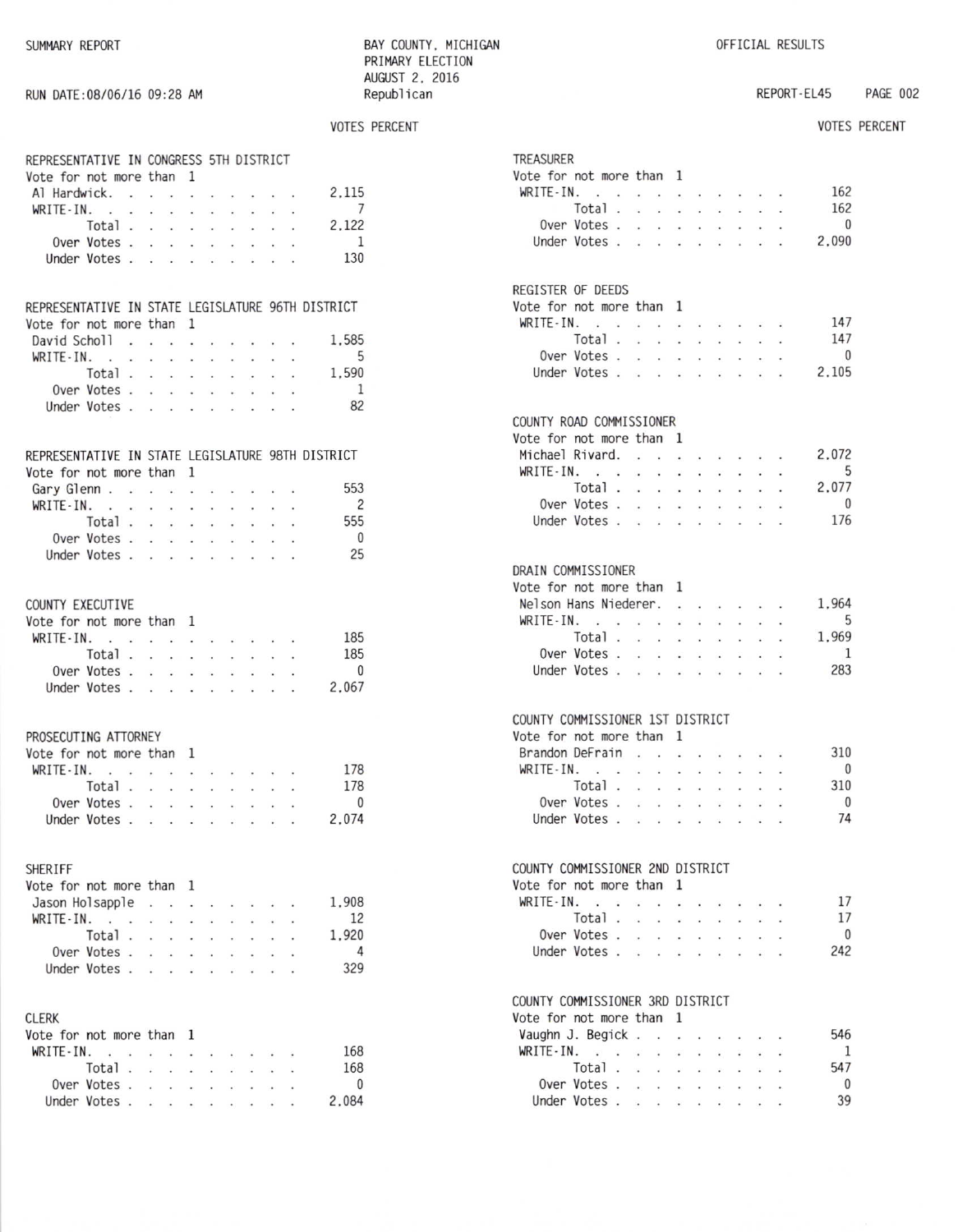RUN DATE: 08/06/16 09:28 AM

BAY COUNTY, MICHIGAN PRIMARY ELECTION AUGUST 2, 2016 Republican

REPORT-EL45 PAGE 003

## VOTES PERCENT

|                                  |                     |                             |                                                                                                                                                                                                                                                                                                                                                                                                                                      |                         |                      |                                                                                                              |        |                                                |                             |                          | <b>VOTES PERCENT</b> |
|----------------------------------|---------------------|-----------------------------|--------------------------------------------------------------------------------------------------------------------------------------------------------------------------------------------------------------------------------------------------------------------------------------------------------------------------------------------------------------------------------------------------------------------------------------|-------------------------|----------------------|--------------------------------------------------------------------------------------------------------------|--------|------------------------------------------------|-----------------------------|--------------------------|----------------------|
|                                  |                     |                             |                                                                                                                                                                                                                                                                                                                                                                                                                                      |                         |                      |                                                                                                              |        |                                                |                             |                          |                      |
| COUNTY COMMISSIONER 4TH DISTRICT |                     |                             |                                                                                                                                                                                                                                                                                                                                                                                                                                      |                         |                      |                                                                                                              |        |                                                |                             |                          |                      |
| Vote for not more than 1         |                     |                             |                                                                                                                                                                                                                                                                                                                                                                                                                                      |                         |                      |                                                                                                              |        |                                                |                             |                          |                      |
| Chad Sibley.                     |                     |                             |                                                                                                                                                                                                                                                                                                                                                                                                                                      |                         |                      |                                                                                                              |        |                                                |                             | 231                      |                      |
| WRITE-IN.                        |                     |                             | and the control of the con-                                                                                                                                                                                                                                                                                                                                                                                                          |                         |                      |                                                                                                              |        | $\sim$ $\sim$ $\sim$                           |                             | $\overline{0}$           |                      |
|                                  | Total .             |                             | the contract of the contract and                                                                                                                                                                                                                                                                                                                                                                                                     |                         |                      |                                                                                                              |        |                                                |                             | 231                      |                      |
|                                  | Over Votes          |                             |                                                                                                                                                                                                                                                                                                                                                                                                                                      |                         |                      |                                                                                                              |        |                                                |                             | $\overline{\mathbf{0}}$  |                      |
|                                  | Under Votes.        | $\mathbf{r}$                | $\sim$                                                                                                                                                                                                                                                                                                                                                                                                                               | v.                      | $\ddot{\phantom{a}}$ |                                                                                                              |        | $\mathbf{r}$ and $\mathbf{r}$ and $\mathbf{r}$ |                             | 27                       |                      |
|                                  |                     |                             |                                                                                                                                                                                                                                                                                                                                                                                                                                      |                         |                      |                                                                                                              |        |                                                |                             |                          |                      |
| COUNTY COMMISSIONER 5TH DISTRICT |                     |                             |                                                                                                                                                                                                                                                                                                                                                                                                                                      |                         |                      |                                                                                                              |        |                                                |                             |                          |                      |
| Vote for not more than 1         |                     |                             |                                                                                                                                                                                                                                                                                                                                                                                                                                      |                         |                      |                                                                                                              |        |                                                |                             |                          |                      |
|                                  |                     |                             |                                                                                                                                                                                                                                                                                                                                                                                                                                      |                         |                      |                                                                                                              |        |                                                |                             |                          |                      |
| Randy Badgerow.                  |                     |                             |                                                                                                                                                                                                                                                                                                                                                                                                                                      |                         |                      |                                                                                                              |        |                                                |                             | 299                      |                      |
| WRITE-IN.                        |                     |                             | a construction of the construction                                                                                                                                                                                                                                                                                                                                                                                                   |                         |                      |                                                                                                              |        |                                                |                             | $\mathbf{0}$             |                      |
|                                  | Total .             |                             | .                                                                                                                                                                                                                                                                                                                                                                                                                                    |                         |                      |                                                                                                              |        |                                                |                             | 299                      |                      |
|                                  | Over Votes          |                             | $\mathcal{C}(\mathcal{C})$                                                                                                                                                                                                                                                                                                                                                                                                           | $\mathbf{x}$ .          | $\sim$ $\sim$        |                                                                                                              | $\sim$ | $\sim$                                         | $\sim$                      | $\overline{0}$           |                      |
|                                  | Under Votes         |                             |                                                                                                                                                                                                                                                                                                                                                                                                                                      |                         |                      |                                                                                                              |        |                                                |                             | 39                       |                      |
|                                  |                     |                             |                                                                                                                                                                                                                                                                                                                                                                                                                                      |                         |                      |                                                                                                              |        |                                                |                             |                          |                      |
| COUNTY COMMISSIONER 6TH DISTRICT |                     |                             |                                                                                                                                                                                                                                                                                                                                                                                                                                      |                         |                      |                                                                                                              |        |                                                |                             |                          |                      |
| Vote for not more than 1         |                     |                             |                                                                                                                                                                                                                                                                                                                                                                                                                                      |                         |                      |                                                                                                              |        |                                                |                             |                          |                      |
| Christopher J. Shannon           |                     |                             |                                                                                                                                                                                                                                                                                                                                                                                                                                      |                         |                      |                                                                                                              |        |                                                |                             | 138                      |                      |
|                                  |                     |                             |                                                                                                                                                                                                                                                                                                                                                                                                                                      |                         |                      |                                                                                                              |        |                                                |                             | $\mathbf{0}$             |                      |
| WRITE-IN.                        | Total .             | $\mathcal{L}^{\mathcal{L}}$ | $\mathcal{L}(\mathcal{C})$                                                                                                                                                                                                                                                                                                                                                                                                           | $\mathcal{L}$           |                      | $\sim$ $\sim$                                                                                                |        | $\Delta\phi=0.1$                               | $\mathcal{L}^{\mathcal{L}}$ | 138                      |                      |
|                                  | Over Votes          |                             |                                                                                                                                                                                                                                                                                                                                                                                                                                      |                         |                      |                                                                                                              |        |                                                |                             | $\overline{\phantom{0}}$ |                      |
|                                  | Under Votes.        |                             |                                                                                                                                                                                                                                                                                                                                                                                                                                      |                         |                      |                                                                                                              |        |                                                |                             | 17                       |                      |
|                                  |                     |                             |                                                                                                                                                                                                                                                                                                                                                                                                                                      |                         |                      |                                                                                                              |        |                                                |                             |                          |                      |
|                                  |                     |                             |                                                                                                                                                                                                                                                                                                                                                                                                                                      |                         |                      |                                                                                                              |        |                                                |                             |                          |                      |
| COUNTY COMMISSIONER 7TH DISTRICT |                     |                             |                                                                                                                                                                                                                                                                                                                                                                                                                                      |                         |                      |                                                                                                              |        |                                                |                             |                          |                      |
| Vote for not more than 1         |                     |                             |                                                                                                                                                                                                                                                                                                                                                                                                                                      |                         |                      |                                                                                                              |        |                                                |                             |                          |                      |
| WRITE-IN.                        |                     |                             | the contract of the contract of the con-                                                                                                                                                                                                                                                                                                                                                                                             |                         |                      |                                                                                                              |        |                                                |                             | 19                       |                      |
|                                  | Total .             |                             | $\cdot$ $\cdot$                                                                                                                                                                                                                                                                                                                                                                                                                      |                         |                      | $\mathbf{x}=\mathbf{x}^{\prime}$ , $\mathbf{x}=\mathbf{x}^{\prime}$ , $\mathbf{x}=\mathbf{x}$ , $\mathbf{x}$ |        |                                                |                             | $\frac{1}{19}$           |                      |
|                                  | Over Votes .        |                             | $\cdot$ $\cdot$                                                                                                                                                                                                                                                                                                                                                                                                                      |                         | $\sim$ $\sim$ $\sim$ |                                                                                                              |        | $\cdot$ $\cdot$ $\cdot$                        |                             | $\overline{0}$           |                      |
|                                  | Under Votes         |                             |                                                                                                                                                                                                                                                                                                                                                                                                                                      |                         |                      |                                                                                                              |        |                                                |                             | 254                      |                      |
|                                  |                     |                             |                                                                                                                                                                                                                                                                                                                                                                                                                                      |                         |                      |                                                                                                              |        |                                                |                             |                          |                      |
|                                  |                     |                             |                                                                                                                                                                                                                                                                                                                                                                                                                                      |                         |                      |                                                                                                              |        |                                                |                             |                          |                      |
| BEAVER TWP SUPERVISOR            |                     |                             |                                                                                                                                                                                                                                                                                                                                                                                                                                      |                         |                      |                                                                                                              |        |                                                |                             |                          |                      |
| Vote for not more than 1         |                     |                             |                                                                                                                                                                                                                                                                                                                                                                                                                                      |                         |                      |                                                                                                              |        |                                                |                             |                          |                      |
| WRITE-IN.                        | <b>State Street</b> |                             | $\label{eq:2.1} \begin{array}{cccccccccccccc} \mathbf{a} & \mathbf{a} & \mathbf{a} & \mathbf{a} & \mathbf{a} & \mathbf{a} & \mathbf{a} & \mathbf{a} & \mathbf{a} & \mathbf{a} & \mathbf{a} & \mathbf{a} & \mathbf{a} & \mathbf{a} & \mathbf{a} & \mathbf{a} & \mathbf{a} & \mathbf{a} & \mathbf{a} & \mathbf{a} & \mathbf{a} & \mathbf{a} & \mathbf{a} & \mathbf{a} & \mathbf{a} & \mathbf{a} & \mathbf{a} & \mathbf{a} & \mathbf{a$ |                         |                      |                                                                                                              |        |                                                |                             | $\overline{4}$           |                      |
|                                  | Total .             | $\ddot{\phantom{0}}$        | $\sim$                                                                                                                                                                                                                                                                                                                                                                                                                               | $\cdot$                 | $\ddot{\phantom{a}}$ |                                                                                                              |        |                                                |                             | $\overline{4}$           |                      |
|                                  | Over Votes          |                             |                                                                                                                                                                                                                                                                                                                                                                                                                                      | $\sim$                  | $\ddot{\phantom{1}}$ |                                                                                                              | Self-  | $\cdot$ $\cdot$                                |                             | $\theta$                 |                      |
|                                  | Under Votes         |                             |                                                                                                                                                                                                                                                                                                                                                                                                                                      |                         |                      |                                                                                                              |        |                                                |                             | 62                       |                      |
|                                  |                     |                             |                                                                                                                                                                                                                                                                                                                                                                                                                                      |                         |                      |                                                                                                              |        |                                                |                             |                          |                      |
|                                  |                     |                             |                                                                                                                                                                                                                                                                                                                                                                                                                                      |                         |                      |                                                                                                              |        |                                                |                             |                          |                      |
| FRANKENLUST TWP SUPERVISOR       |                     |                             |                                                                                                                                                                                                                                                                                                                                                                                                                                      |                         |                      |                                                                                                              |        |                                                |                             |                          |                      |
| Vote for not more than           |                     |                             |                                                                                                                                                                                                                                                                                                                                                                                                                                      | 1                       |                      |                                                                                                              |        |                                                |                             |                          |                      |
| Ronald Campbell                  |                     | $\ddot{\phantom{1}}$        | W.                                                                                                                                                                                                                                                                                                                                                                                                                                   | $\ddot{\phantom{1}}$    | $\sim$               | $\sim$                                                                                                       |        | $\cdot$ $\cdot$                                |                             | 178                      |                      |
| $WRITE \cdot IN.$ .              |                     | $\mathbf{r}$                | .<br>Veri                                                                                                                                                                                                                                                                                                                                                                                                                            | $\ddot{\phantom{a}}$    | $\sim$               | ¥.                                                                                                           |        |                                                |                             | 0                        |                      |
|                                  | Total.              | $\overline{a}$              | $\ddot{\phantom{a}}$                                                                                                                                                                                                                                                                                                                                                                                                                 | $\ddot{\phantom{0}}$    | $\ddot{\phantom{a}}$ |                                                                                                              |        |                                                |                             | 178                      |                      |
|                                  | Over Votes .        | Î.                          | $\sim$ $\sim$ $\sim$                                                                                                                                                                                                                                                                                                                                                                                                                 |                         |                      | ¥.                                                                                                           |        | $\cdot$ $\cdot$                                |                             | $\mathbf{0}$             |                      |
|                                  | Under Votes.        | v.                          | $\sim$                                                                                                                                                                                                                                                                                                                                                                                                                               | $\mathbf{r}$            | $\cdots$             |                                                                                                              | $\sim$ | $\cdot$ $\cdot$                                |                             | 22                       |                      |
|                                  |                     |                             |                                                                                                                                                                                                                                                                                                                                                                                                                                      |                         |                      |                                                                                                              |        |                                                |                             |                          |                      |
|                                  |                     |                             |                                                                                                                                                                                                                                                                                                                                                                                                                                      |                         |                      |                                                                                                              |        |                                                |                             |                          |                      |
| FRASER TWP SUPERVISOR            |                     |                             |                                                                                                                                                                                                                                                                                                                                                                                                                                      |                         |                      |                                                                                                              |        |                                                |                             |                          |                      |
| Vote for not more than 1         |                     |                             |                                                                                                                                                                                                                                                                                                                                                                                                                                      |                         |                      |                                                                                                              |        |                                                |                             |                          |                      |
| WRITE-IN.                        |                     |                             | $\sim$                                                                                                                                                                                                                                                                                                                                                                                                                               | $\overline{\mathbf{r}}$ |                      |                                                                                                              |        |                                                |                             | 1                        |                      |
|                                  | Total .             | $\mathbf{r}$ .              | ia.                                                                                                                                                                                                                                                                                                                                                                                                                                  | v.                      |                      |                                                                                                              |        |                                                |                             | 1                        |                      |
|                                  | Over Votes.         |                             | $\cdot$ $\cdot$                                                                                                                                                                                                                                                                                                                                                                                                                      | $\mathbf{r}$            | $\overline{a}$       |                                                                                                              |        |                                                |                             | 0                        |                      |
|                                  | Under Votes .       |                             | $\cdot$ $\cdot$ $\cdot$                                                                                                                                                                                                                                                                                                                                                                                                              |                         | $\ddot{\phantom{0}}$ | $\ddot{\phantom{0}}$                                                                                         |        | $\sim$ $\sim$                                  |                             | 49                       |                      |
|                                  |                     |                             |                                                                                                                                                                                                                                                                                                                                                                                                                                      |                         |                      |                                                                                                              |        |                                                |                             |                          |                      |

| GARFIELD TWP SUPERVISOR                              |                             |                                                       |                             |                                  |                      |                             |                                              |                                                              |                          |                         |
|------------------------------------------------------|-----------------------------|-------------------------------------------------------|-----------------------------|----------------------------------|----------------------|-----------------------------|----------------------------------------------|--------------------------------------------------------------|--------------------------|-------------------------|
| Vote for not more than 1                             |                             |                                                       |                             |                                  |                      |                             |                                              |                                                              |                          |                         |
| WRITE-IN.                                            |                             | $\sim$                                                | $\mathcal{L}_{\mathcal{A}}$ | $\blacksquare$                   | $\cdot$ $\cdot$      |                             | $\ddot{\phantom{1}}$                         | $\bullet$                                                    | $\blacksquare$           | - 8                     |
| Total .                                              |                             | $\sim 10^{-1}$                                        | $\sim$                      | $\sim$                           | ä,                   | $\sim$                      | $\mathbf{r}$                                 | $\sim$                                                       |                          | - 8                     |
| Over Votes .                                         |                             | $\ddot{\phantom{a}}$                                  | $\sim$                      | $\alpha$                         | $\epsilon$           | $\bullet$                   | $\sim$                                       | $\cdot$                                                      | $\ddot{\phantom{1}}$     | $\overline{0}$          |
| Under Votes.                                         |                             | $\langle \hat{u} \rangle$                             | $\alpha$                    | $\overline{\mathcal{C}_\bullet}$ | $\cdot$              |                             | $\sim$ $\sim$ $\sim$ $\sim$ $\sim$           |                                                              |                          | 58                      |
|                                                      |                             |                                                       |                             |                                  |                      |                             |                                              |                                                              |                          |                         |
| GIBSON TWP SUPERVISOR                                |                             |                                                       |                             |                                  |                      |                             |                                              |                                                              |                          |                         |
| Vote for not more than 1                             |                             |                                                       |                             |                                  |                      |                             |                                              |                                                              |                          |                         |
| Diane Pieniozek                                      |                             |                                                       |                             | $\overline{\phantom{a}}$         |                      |                             | $\epsilon$ , and $\epsilon$ , and $\epsilon$ |                                                              |                          | 21                      |
| $WRITE-IN.$                                          |                             |                                                       |                             | $\sim$                           | $\ddot{\phantom{0}}$ | $\sim$                      | $\ddot{\phantom{a}}$                         | $\ddot{\phantom{a}}$                                         | $\cdot$                  | $\overline{0}$          |
| Total.                                               |                             | $\ddot{\phantom{a}}$                                  | ÷.                          | $\bullet$                        | $\sim$               | $\ddot{\phantom{a}}$        | $\ddot{\phantom{0}}$                         | $\cdot$                                                      | $\overline{\phantom{a}}$ | 21                      |
| Over Votes .                                         |                             | <b>Tair</b>                                           | ÷,                          | $\mathcal{C}_{\bullet}$          | $\tilde{\mathbf{z}}$ | $\bullet$                   | ¥.                                           | $\mathcal{C}(\mathcal{C})$                                   | $\bar{\omega}$           | $\mathbf{0}$            |
| Under Votes.                                         |                             | $\sim 10^{-1}$                                        | ÷.                          | $\alpha$                         | $\ddot{\phantom{a}}$ | $\sim$                      | $\ddot{\phantom{0}}$                         | $\sim$                                                       | $\ddot{\phantom{a}}$     | $\overline{c}$          |
|                                                      |                             |                                                       |                             |                                  |                      |                             |                                              |                                                              |                          |                         |
| KAWKAWLIN TWP SUPERVISOR<br>Vote for not more than 1 |                             |                                                       |                             |                                  |                      |                             |                                              |                                                              |                          |                         |
|                                                      |                             |                                                       |                             |                                  |                      |                             |                                              |                                                              |                          |                         |
| WRITE-IN.<br>Total.                                  |                             |                                                       |                             |                                  |                      |                             |                                              |                                                              |                          | 5<br>5                  |
| Over Votes .                                         |                             | $\ddot{\phantom{a}}$                                  | $\sim$                      | $\sim$                           | $\sim$               | $\sim$                      | $\cdot$ $\cdot$ $\cdot$                      |                                                              |                          | $\overline{0}$          |
| Under Votes.                                         |                             | $\langle \hat{r} \rangle_{\rm eff}$<br><b>Section</b> | ÷.                          | $\alpha$                         | ¥                    | $\sim$                      | $\overline{\phantom{a}}$                     | $\lambda$                                                    |                          | 90                      |
|                                                      |                             |                                                       | ÷.                          | $\sim$                           | à.                   | $\alpha_{\rm{eff}}$ .       | $\mathbf{r}$                                 | $\mathcal{C}(\mathbf{r})$                                    | $\sim$                   |                         |
| MERRITT TWP SUPERVISOR                               |                             |                                                       |                             |                                  |                      |                             |                                              |                                                              |                          |                         |
| Vote for not more than 1                             |                             |                                                       |                             |                                  |                      |                             |                                              |                                                              |                          |                         |
| WRITE-IN.                                            |                             |                                                       |                             |                                  |                      |                             |                                              |                                                              |                          | $\overline{\mathbf{c}}$ |
| Total .                                              |                             | $\mathbf{r}$                                          | $\sim$                      | $\sim$                           | $\ddot{\phantom{0}}$ | $\mathcal{L}(\mathbf{a})$ . |                                              | $\mathbf{x} = \mathbf{y} \mathbf{z} + \mathbf{y} \mathbf{z}$ |                          | $\overline{c}$          |
| Over Votes .                                         |                             | $\ddot{\phantom{a}}$                                  | $\ddot{\phantom{0}}$        | $\ddot{\phantom{a}}$             | $\ddot{\phantom{0}}$ | $\sim$                      | $\bullet$                                    | $\sim$                                                       |                          | $\mathbf{0}$            |
| Under Votes.                                         |                             | $\langle \Delta \rangle$                              | ù.                          | $\mathcal{L}$                    | ä,                   | $\mathcal{L}(\mathcal{C})$  | $\omega$                                     | $\blacksquare$                                               |                          | 45                      |
|                                                      |                             |                                                       |                             |                                  |                      |                             |                                              |                                                              |                          |                         |
| MT. FOREST TWP SUPERVISOR                            |                             |                                                       |                             |                                  |                      |                             |                                              |                                                              |                          |                         |
| Vote for not more than 1                             |                             |                                                       |                             |                                  |                      |                             |                                              |                                                              |                          |                         |
| WRITE-IN.<br>$\sim$                                  |                             | $\sim$                                                | $\sim$                      | $\cdot$ $\cdot$                  |                      |                             |                                              |                                                              |                          | - 6<br>6                |
| Total .                                              |                             | $\mathcal{L}^{\mathcal{L}}$                           | $\dddot{\phantom{1}}$       | $\mathcal{L}$                    | $\hat{\bullet}$      | $\bullet$                   | $\ddot{\phantom{a}}$                         | $\cdot$ $\cdot$                                              |                          |                         |
| Over Votes.                                          |                             | $\sim$                                                | $\ddot{\phantom{0}}$        | $\mathcal{C}$                    | $\bar{\nu}$          | $\sim$                      | $\ddot{\phantom{a}}$                         |                                                              |                          | $\mathbf{0}$<br>37      |
| Under Votes.                                         |                             | $\sim$                                                | ÷.                          | $\overline{\phantom{a}}$         | $\ddot{\phantom{a}}$ | $\ddot{\phantom{1}}$        | $\lambda$                                    | $\ddot{\phantom{a}}$                                         |                          |                         |
| PINCONNING TWP SUPERVISOR                            |                             |                                                       |                             |                                  |                      |                             |                                              |                                                              |                          |                         |
| Vote for not more than 1                             |                             |                                                       |                             |                                  |                      |                             |                                              |                                                              |                          |                         |
| WRITE-IN.                                            |                             |                                                       |                             |                                  |                      |                             |                                              |                                                              |                          | 6                       |
| Total .                                              |                             | $\cdot$ $\cdot$                                       |                             | $\ddot{\phantom{a}}$             | ¥                    | $\bullet$                   | $\cdot$                                      |                                                              |                          | 6                       |
| Over Votes .                                         |                             | $\mathcal{L}^{\mathcal{L}}$                           | $\sim$                      | $\mathcal{C}(\mathcal{C})$       |                      | $\mathbf{r}$                |                                              |                                                              |                          | $\mathbf{0}$            |
| Under Votes.                                         |                             | a.                                                    |                             | $\ddot{\phantom{a}}$             |                      |                             | $\ddot{\phantom{0}}$                         |                                                              |                          | 64                      |
|                                                      |                             |                                                       |                             |                                  |                      |                             |                                              |                                                              |                          |                         |
| BANGOR TWP SUPERVISOR                                |                             |                                                       |                             |                                  |                      |                             |                                              |                                                              |                          |                         |
| Vote for not more than 1                             |                             |                                                       |                             |                                  |                      |                             |                                              |                                                              |                          |                         |
| Joe F. Davis<br>WRITE-IN.                            | $\sim$ $\sim$ $\sim$ $\sim$ |                                                       |                             | $\cdot$                          |                      | $\cdot$ $\cdot$             |                                              |                                                              |                          | 252<br>$\mathbf{0}$     |
| and the con-                                         |                             |                                                       | $\ddot{\phantom{0}}$        | $\mathcal{L}(\mathbf{r})$        | $\ddot{\phantom{0}}$ | $\sim$                      | $\ddot{\phantom{0}}$                         |                                                              |                          |                         |
| Total.<br>Over Votes .                               |                             | $\overline{a}$                                        | $\ddot{\phantom{a}}$        | $\overline{\phantom{a}}$         | i,                   |                             |                                              |                                                              |                          | 252<br>$\overline{0}$   |
| Under Votes.                                         |                             | S.                                                    | ÷                           | $\overline{\phantom{a}}$         | ÷.                   |                             |                                              |                                                              |                          | 24                      |
|                                                      |                             | $\sim$                                                | ÷.                          | $\mathbf{r}$                     | $\ddot{\phantom{0}}$ | ÷                           | $\ddot{\phantom{0}}$                         | $\ddot{\phantom{a}}$                                         |                          |                         |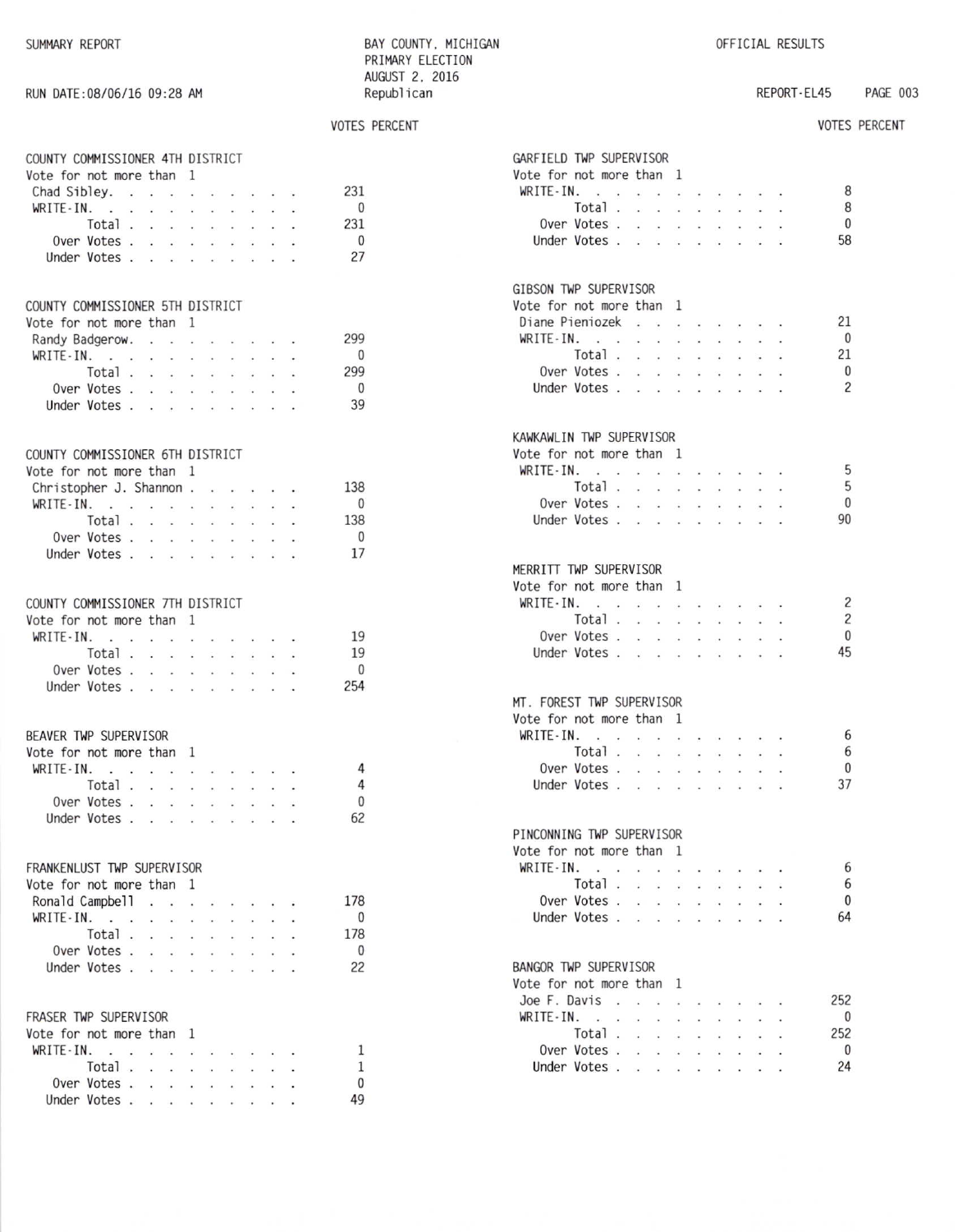#### RUN DATE: 08/06/16 09:28 AM

#### BAY COUNTY, MICHIGAN PRIMARY ELECTION AUGUST 2, 2016 Republican

**VOTES PERCENT** 

#### OFFICIAL RESULTS

#### REPORT-EL45 PAGE 004

#### **VOTES PERCENT**

 $\pmb{0}$  $\pmb{0}$  $\pmb{0}$ 23

42  $\mathbf{0}$ 42  $\pmb{0}$ 5

 $\sqrt{4}$  $\sqrt{4}$  $\pmb{0}$ 39

 $\overline{7}$  $\overline{7}$  $\pmb{0}$ 63

| HAMPTON TWP SUPERVISOR                                |  |  |                | GARFIELD TWP CLERK SEE BELOW            |
|-------------------------------------------------------|--|--|----------------|-----------------------------------------|
| Vote for not more than 1                              |  |  |                | Vote for not more than 1                |
| WRITE-IN.                                             |  |  | 8              | WRITE-IN.                               |
| Total $\ldots$ $\ldots$ $\ldots$ $\ldots$             |  |  | 8              | Total $\ldots$ $\ldots$ $\ldots$        |
| Over Votes                                            |  |  | 0              | Over Votes                              |
| Under Votes                                           |  |  | 143            | Under Votes                             |
|                                                       |  |  |                |                                         |
| MONITOR TWP SUPERVISOR                                |  |  |                | GIBSON TWP CLERK                        |
| Vote for not more than 1                              |  |  |                | Vote for not more than 1                |
| Don Jacobs                                            |  |  | 350            | WRITE-IN.                               |
| WRITE - IN.                                           |  |  | - 1            | Total $\ldots$ $\ldots$ $\ldots$        |
| Total                                                 |  |  | 351            | Over Votes                              |
| Over Votes                                            |  |  | $\mathbf{0}$   | Under Votes                             |
| Under Votes                                           |  |  | 39             |                                         |
|                                                       |  |  |                | KAWKAWLIN TWP CLERK                     |
| PORTSMOUTH TWP SUPERVISOR<br>Vote for not more than 1 |  |  |                | Vote for not more than 1<br>WRITE - IN. |
| WRITE-IN.                                             |  |  | 4              | Total $\ldots$ $\ldots$ $\ldots$        |
| Total                                                 |  |  | 4              | Over Votes                              |
| Over Votes                                            |  |  | 0              | Under Votes                             |
|                                                       |  |  | 55             |                                         |
| Under Votes                                           |  |  |                |                                         |
|                                                       |  |  |                | MERRITT TWP CLERK                       |
| WILLIAMS TWP SUPERVISOR                               |  |  |                | Vote for not more than 1                |
| Vote for not more than 1                              |  |  |                | Kathy Parrent                           |
| WRITE-IN.                                             |  |  | 7              | $WRITE-IN.$                             |
| Total                                                 |  |  | $\overline{7}$ | Total                                   |
| Over Votes                                            |  |  | $\theta$       | Over Votes                              |
| Under Votes                                           |  |  | 154            | Under Votes.                            |
|                                                       |  |  |                |                                         |
| BEAVER TWP CLERK                                      |  |  |                | MT. FOREST TWP CLERK                    |
| Vote for not more than 1                              |  |  |                | Vote for not more than 1                |
| WRITE-IN. $\cdots$                                    |  |  | 2              | WRITE-IN.                               |
| Total $\cdots$ $\cdots$ $\cdots$                      |  |  | $\overline{c}$ | Total                                   |
| Over Votes                                            |  |  | 0              | Over Votes                              |
| Under Votes                                           |  |  | 64             | Under Votes                             |
| FRANKENLUST TWP CLERK                                 |  |  |                | PINCONNING TWP CLERK                    |
| Vote for not more than 1                              |  |  |                | Vote for not more than 1                |
| Deborah Fisher.                                       |  |  | 184            | WRITE-IN.                               |
| WRITE - IN.                                           |  |  | $\mathbf{0}$   | Total                                   |
| Total $\ldots$ $\ldots$ $\ldots$ $\ldots$             |  |  | 184            | Over Votes                              |
|                                                       |  |  |                |                                         |
| Over Votes<br>Under Votes.                            |  |  | $\mathbf{0}$   | Under Votes                             |
|                                                       |  |  | 16             |                                         |
|                                                       |  |  |                | <b>BANGOR TWP CLERK</b>                 |
| FRASER TWP CLERK                                      |  |  |                | Vote for not more than 1                |
| Vote for not more than 1                              |  |  |                | WRITE-IN. $\cdot$                       |
| WRITE-IN.                                             |  |  | 1              | Total                                   |
| Total                                                 |  |  | 1              | Over Votes                              |
| Over Votes                                            |  |  | 0              | Under Votes                             |
| Under Votes                                           |  |  | 49             |                                         |

\*\*Garfield Township write-in candidate(s) Connie Fantozzi for Clerk(R) and Karen Snyder for Treasurer(R), qualified for the Republican party nomination pursuant to MCL168.582, by each receiving 37 qualifying votes.